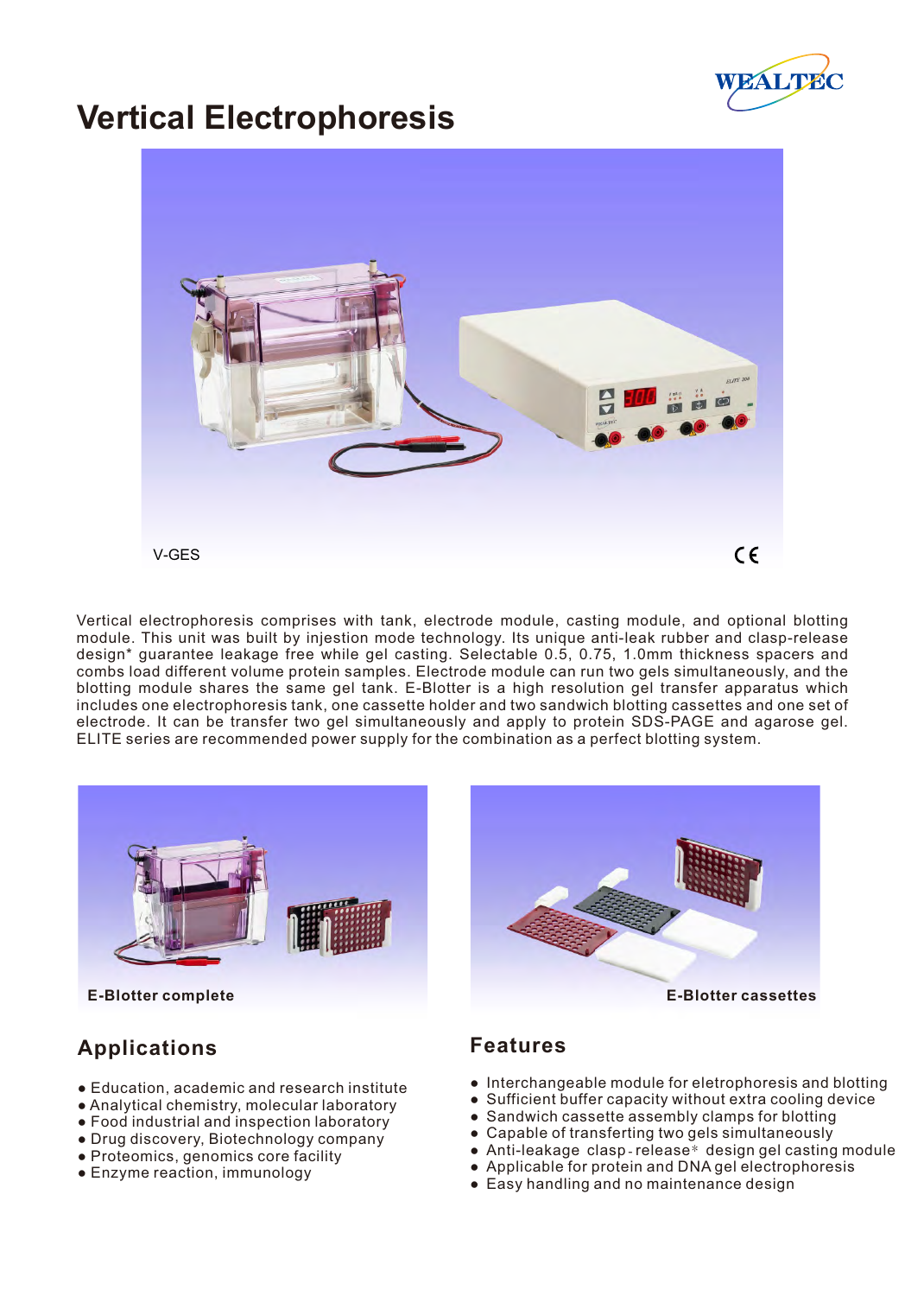





|                          | <b>Contractor</b>      |                                  |                                |
|--------------------------|------------------------|----------------------------------|--------------------------------|
|                          |                        |                                  |                                |
| <b>AND CONTROL</b>       | <b>Service Service</b> | $-$                              |                                |
|                          |                        |                                  |                                |
|                          |                        | <b>Constitution Constitution</b> |                                |
|                          |                        |                                  |                                |
| <b>Contract Contract</b> | - 11                   |                                  | <b><i><u>Statement</u></i></b> |

ProMarker separated by V-GES stained with Coomassie Brilliant Blue

| <b>Management Committee Committee</b> | <b>CONSUMING</b><br><b>RECOGNITION COMMENTS - CONTINUES.</b> | <b>British Harbor</b><br><b>CONTRACTOR</b> | <b>CONTRACTOR</b><br><b>SERVICE CONTROL</b><br><b><i>STERNHOLDER</i></b> | Gilmouring<br><b>STATISTICS</b> | <b>CONTRACTOR</b><br>Ministers and Care |
|---------------------------------------|--------------------------------------------------------------|--------------------------------------------|--------------------------------------------------------------------------|---------------------------------|-----------------------------------------|
|                                       |                                                              |                                            |                                                                          |                                 |                                         |
|                                       |                                                              | 69,693                                     |                                                                          |                                 |                                         |
|                                       |                                                              |                                            |                                                                          |                                 |                                         |
|                                       |                                                              |                                            |                                                                          |                                 |                                         |
|                                       |                                                              |                                            |                                                                          |                                 |                                         |

Prestained marker transferred from SDS-PAGE to PVDF by E-Blotter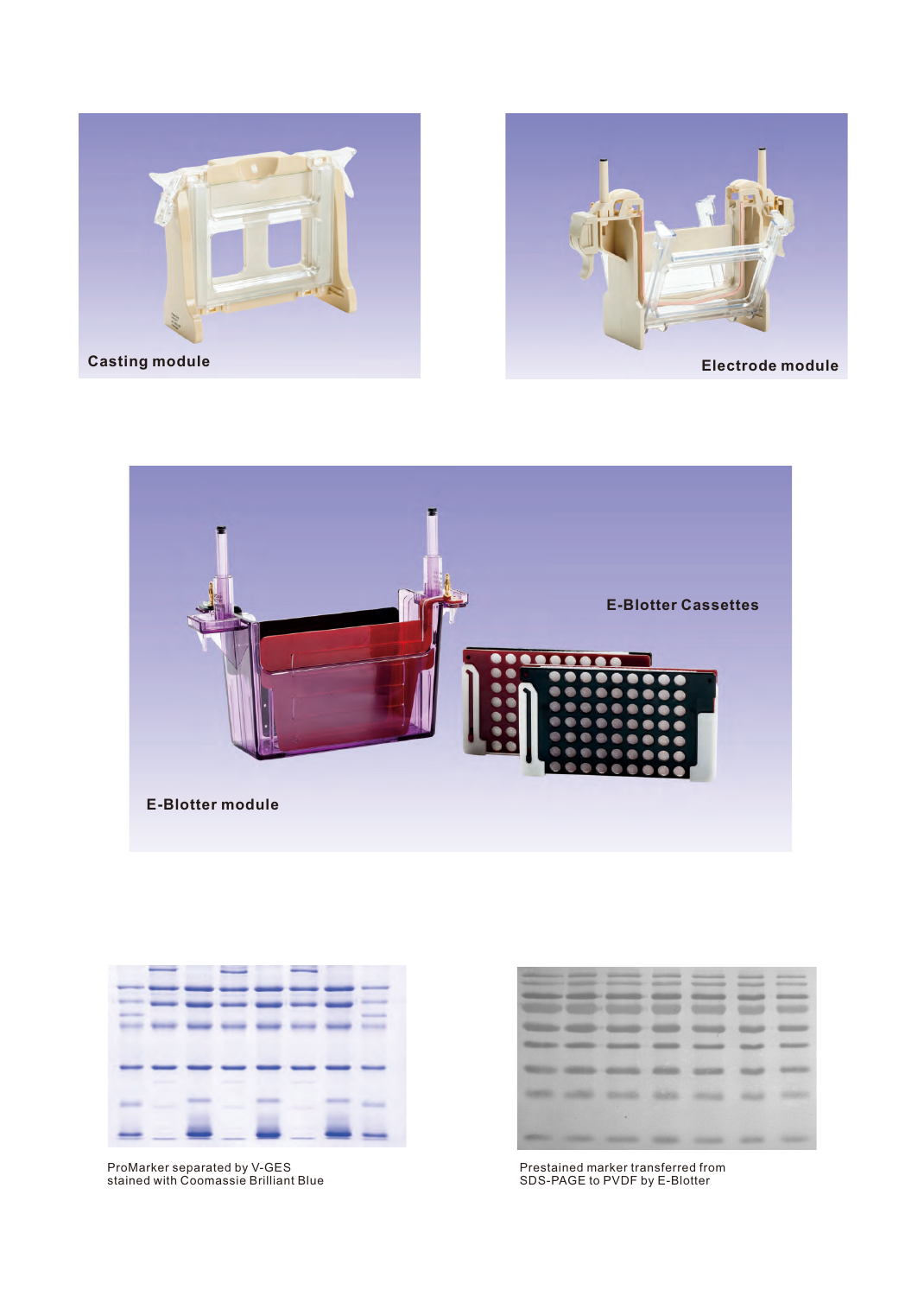



1 kb DNA ladder in acrylamide gel separated by V-GES

ProMarker in SDS-PAGE separated by V-GES stained with SYPRO Ruby



Transferrin in SDS-PAGE separated by V-GES stained with SYPRO Red



Total lysate protein transfer from SDS-PAGE to PVDF by E-Blotter Presented by ECL reagent

### **Specifications**

|                                     | <b>V-GES</b>                      | <b>E-Blotter</b>                  |  |
|-------------------------------------|-----------------------------------|-----------------------------------|--|
| Gel size                            | $100 \times 80$ mm (W $\times$ H) | 110 x 75mm (W x H)                |  |
| <b>Gel thickness</b>                | 0.5mm / 0.75mm / 1.0mm            |                                   |  |
| Sponge size                         |                                   | $110 \times 75$ mm (W x H)        |  |
| <b>Applicable number of samples</b> | 10 to 30                          |                                   |  |
| Number of gels                      | 1 or 2 gels                       |                                   |  |
| <b>Transfer capability</b>          |                                   | 1 or 2 gels                       |  |
| <b>Buffer requirement</b>           |                                   | 1450ml                            |  |
| <b>Upper buffer volume</b>          | 250 to 300ml                      |                                   |  |
| Lower buffer volume                 | 500 to 1,400ml                    |                                   |  |
| <b>Cassette dimensions</b>          |                                   | 140 x11 x 77mm (W x D x H)        |  |
| Distance cathode to anode           |                                   | 5                                 |  |
| Electrode module w /platinum wire   | For 1 or 2 gels operation*        |                                   |  |
| <b>Casting module</b>               | 2 sets for gel casting*           |                                   |  |
| <b>Glass plate</b>                  | 5 sets                            |                                   |  |
| Selectable comb teeth               | 10/15 teeth                       |                                   |  |
| <b>Comb thickness</b>               | 0.5mm / 0.75mm / 1.0mm            |                                   |  |
| <b>Physical dimensions</b>          | 200 x 130 x 165mm (W x D x H)     | 200 x 130 x 165mm (W x D x H)     |  |
| Weight                              | 3kg                               | 1kg                               |  |
| <b>Certification</b>                | <b>CE</b>                         | <b>CE</b>                         |  |
| <b>Recommended power supply</b>     | ELITE 200 / 300 / 300 PLUS / 600U | ELITE 200 / 300 / 300 PLUS / 600U |  |

The spec is subject to change without prior notice.Clasp-release design\* is the patent of Wealtec Bioscience Patent No.: M277920/ ZL 2005 2 0009035.8 / Nr. 20 2005 005 050.4 / 2005-002015 /US7,544,279 B2